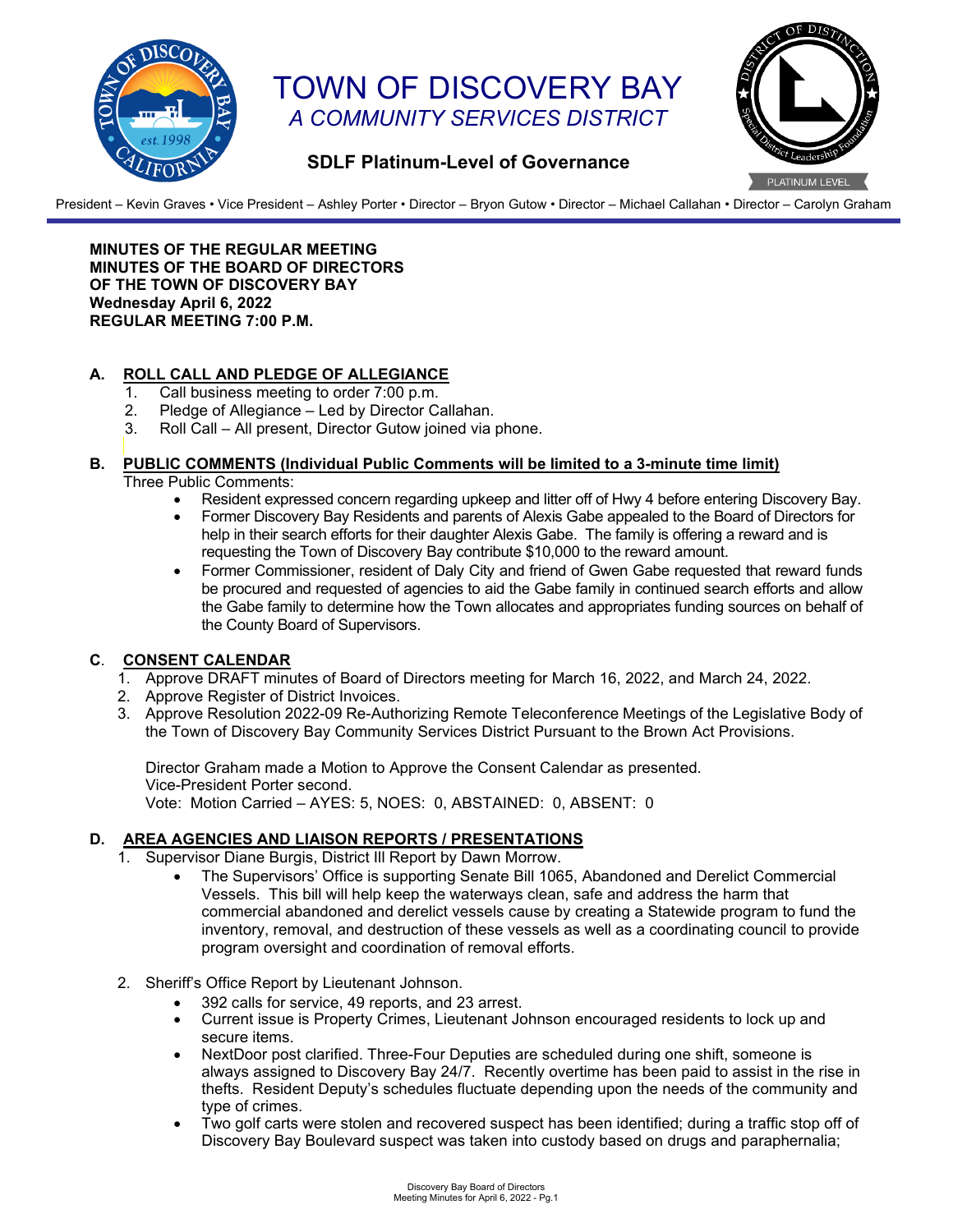one juvenile runaway report; multiple suspicious circumstance report an anonymous and untraceable threat was made to shoot the employees of the Discovery Bay Steakhouse therefore extra patrol and precautions were taken to ensure safety. Kidnapping from Pleasanton - a boyfriend and girlfriend left Tommy T's nightclub, boyfriend kidnapped the girlfriend, drove her to Discovery Bay to his residence, and the girlfriend was able to escape and call police. The girlfriend was taken to the hospital and sustained some injuries. The suspect was taken into custody for kidnapping and assault with a deadly weapon.

- CVS and Safeway are calling when they have shoplifting, CVS reported a man coming in at least forty times within the last two years and has stolen over \$5,000 worth of property. The man came in again this past week and threatened to shoot the employees. The CVS manager was able to follow the man out and got a description of the car and license plate number. Police were able to catch the suspect and retrieve the stolen property, The suspect was charged with robbery due to threats made to the employees. CVS had about five or six additional cases; two suspects were taken into custody, the other three have been identified because of the automated license plate cameras. The suspect's cars have been entered into the system so that the next time they come into Town the police will be alerted. An unnamed store chain in East County - the employees are not allowed to call the police during an active shoplifting in progress. The store doesn't want the police to come, they want the suspect to leave. Employees call corporate to get permission to make a report. Lieutenant Johnson feels that once criminal's figure that out it's going to attract more criminals. Lieutenant Johnson is doing the best he can to encourage changing the policy.
- New Firework Ordinance has been implemented.
- Residential burglary was made from the backdoor of a residence small safe with valuable items were stolen. Four Catalytic converter thefts reported this month, hard to get these type of crimes filed. A few cases of vandalism of cars typically between a boyfriend-girlfriend dispute and they vandalize each other's cars.
- 3. CHP Report by Officer Donnie Thomas.
	- March arrest: 4 DUIs under the influence of alcohol, 1 DUI under the influence of drugs, 2 warrant arrests, 1 arrest for reckless driving, and 2 vehicle releases for unlicensed drivers. Citations – 18 for speed, 2 registration, 1 equipment violation, 1 unsafe passing, 8 warnings given, and 1 stop sign violation.
	- Weed abatement issue contact Officer Thomas he has used this issue as a traffic hazards in the past he will get in contact with Caltrans.

President Graves stated the weed issues are from McDonald's to Discovery Bay Boulevard.

- 4. East Contra Costa Fire Protection District Report by Chief Macumber.
	- Town of Discovery Bay had 83 calls no real incidents for the Town for the month of March.
	- District wide received 749 calls for service which included five residential fires, two commercial fires, five vehicle fires, two vegetation fires, twenty exterior fires, eighteen vehicle accidents, thirteen vehicle accidents with rescue, one vehicle vs. pedestrian accident, two motorcycle accidents, and one bicycle accident.
	- Annexation process is currently in a cooling off period, thirty day window from when LAFCO makes the decision if anyone wants to protest it. That window closes next week, there are no known protests at this point. Once the cooling off period is over everything gets submitted to The State Board of Equalization to change over the tax rates. July 1 is the official date of the merger of the ECCFPD into the CCCFPD and part of the CON Fire System. This merger will provide better protection immediately for the Town of Discovery Bay and East County as a whole and will continue to provide increased protection in the future.
	- Station 55 will be opening June 1 in Oakley; the engine for the Town of Discovery Bay will be available more for the Town's calls versus running into Brentwood to handle the call volume.
	- Looking to start construction at two additional stations over the next six months. The process to build those stations will go out for RFP next week. There will be more increased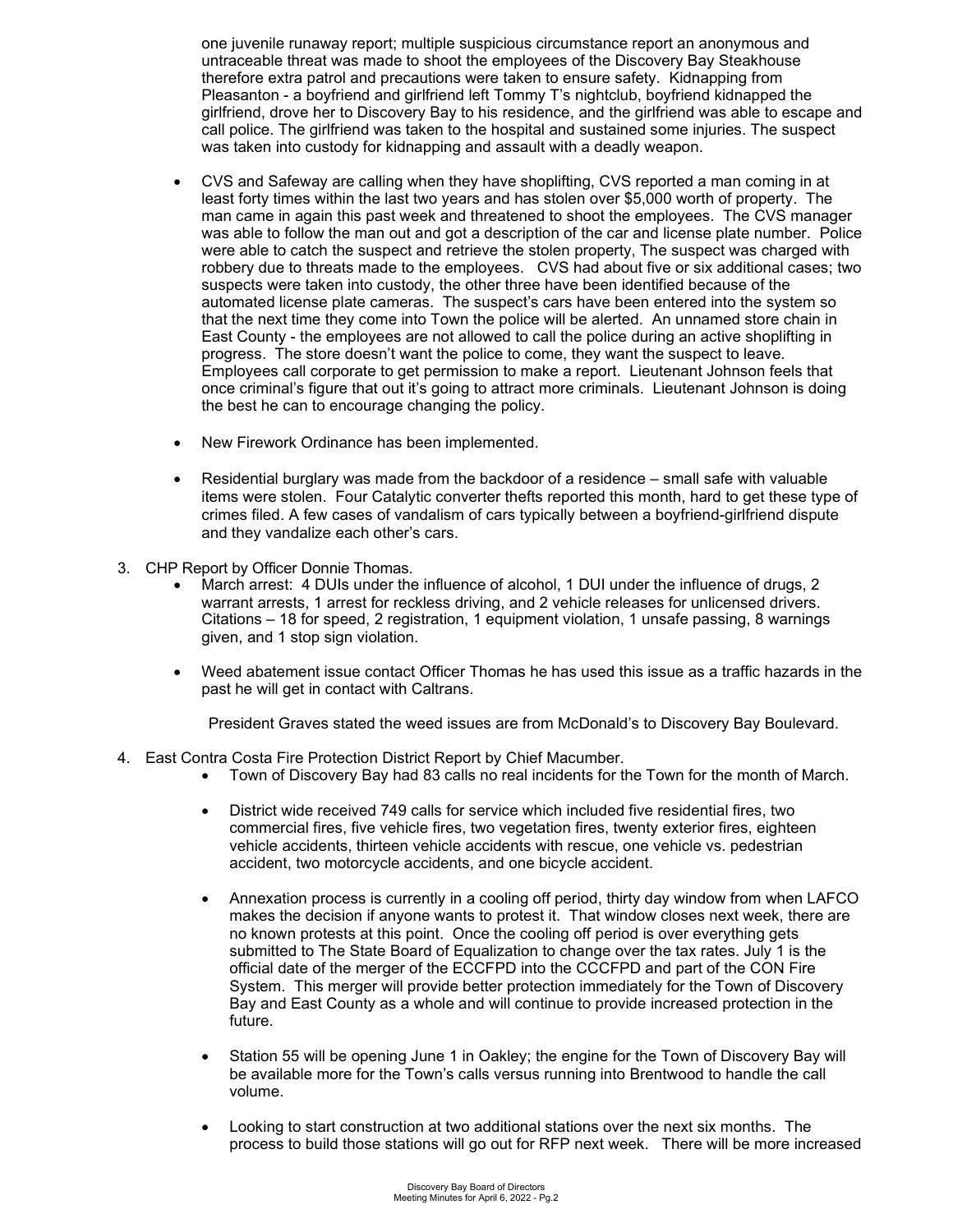service for the entire East County. An arial ladder truck has been purchased and is being built, it is the first one in East County, the nearest truck is in Pittsburg and Antioch. The ALS Paramedics will be beginning to staff the engine in July. The goal is to have within a year Paramedics staffed in all stations of East County.

- All are encouraged to attend the Fire Board Meeting, which will be held virtually on Wednesday, April 13, 2022, at 6:30 p.m.
- Wildland season is here warm and dry conditions cause an "atmospheric hair dryer" to occur. The ECCFPD Prevention Bureau is encouraging weed abatement, letters will be going out soon to property owners about weeds and a secondary letter will be going out to habitual problems for certain properties around the district. Chief Macumber is encouraging residents to do weed abatement now and during the morning time. Starting July 1 weed complaints will be through The Contra Costa Hotline as was done years previously.

President Graves inquired on the ability to have concerns that are shared with The Town of Discovery Bay's Board be shared with The CCFPD Board in the future. Chief Macumber commented that The Board of Supervisors of Contra Costa County Fire Board has monthly meetings that all are open to attend virtually. In addition, there will still be representation that will continue to attend meetings by the on duty Battalion Chief who will be assigned to attend those meetings.

Director Graham commented on the dead trees and bushes along Highway 4. Caltrans was contacted last year about removing the dead weeds along with the Fire Marshall from ECCFPD but unfortunately those calls didn't get far. Chief Macumber acknowledged the concern and encouraged the Board to continue contacting Caltrans along with the Fire Marshall. Dawn Morrow commented that The Supervisor's Office will also report on this item as well.

#### **E**. **PRESENTATIONS**

- 1. Presentation from the Contra Costa County Planning Commission District 3, Bob Mankin Regarding the General Plan Amendment Application for 170 Residential Units Discovery Bay Boulevard at Sand Point Road, Discovery Bay CA 94505.
	- TRANSPLAN E-BART extension in Antioch connecting to Transit Center in Brentwood near Sand Creek and Highway 4 industrial park is being planned.
	- Highway 239 Caltrans Project connecting to Highway 205 in Tracy is in the early stages of planning, potentially three routes are under consideration. The approximate budget for this project is \$2.5B, no monies have yet been identified.
	- Citizen Advisory Committee Meeting regular conduit between The Community and the Sherriff, meetings are held twice a year and the community is able to attend virtually. General Plan Amendment - formative guideline for projects and applications for growth. The public is encouraged to contribute public comments on what they want to see in the community. A stoplight will be installed at the corner of Bixler and Point of Timber Road.
	- Two major refinery updates Martinez and Rodeo converted to using renewable feedstock to produce diesel. The Rodeo Refinery will be the largest Renewable Diesel Refinery and it will be able to produce 80,000 barrels per day.

President Graves inquired about the property across the street and asked Makin to explain the administrative process and timeline. Makin explained currently there isn't a formal application, just preliminary talk; however, the County is pro-controlled growth, the lot is zoned commercial, there is a draft letter that list the property as mixed use, previously in the past there was push back and therefore may not go forward.

Vice-President Porter inquired how to attend Board of Supervisors Meeting in order to express concerns over the infrastructure and how that infrastructure could be supported. Vice-President Porter commented on the upcoming April 12<sup>th</sup> meeting.

Dawn Morrow recommended viewing the December 7, 2021, meeting that provides further education on the RENA process. The public may be able to express their interest in person at The Board of Supervisors Meeting and may also send an email to any and all Supervisors, attend via zoom, or call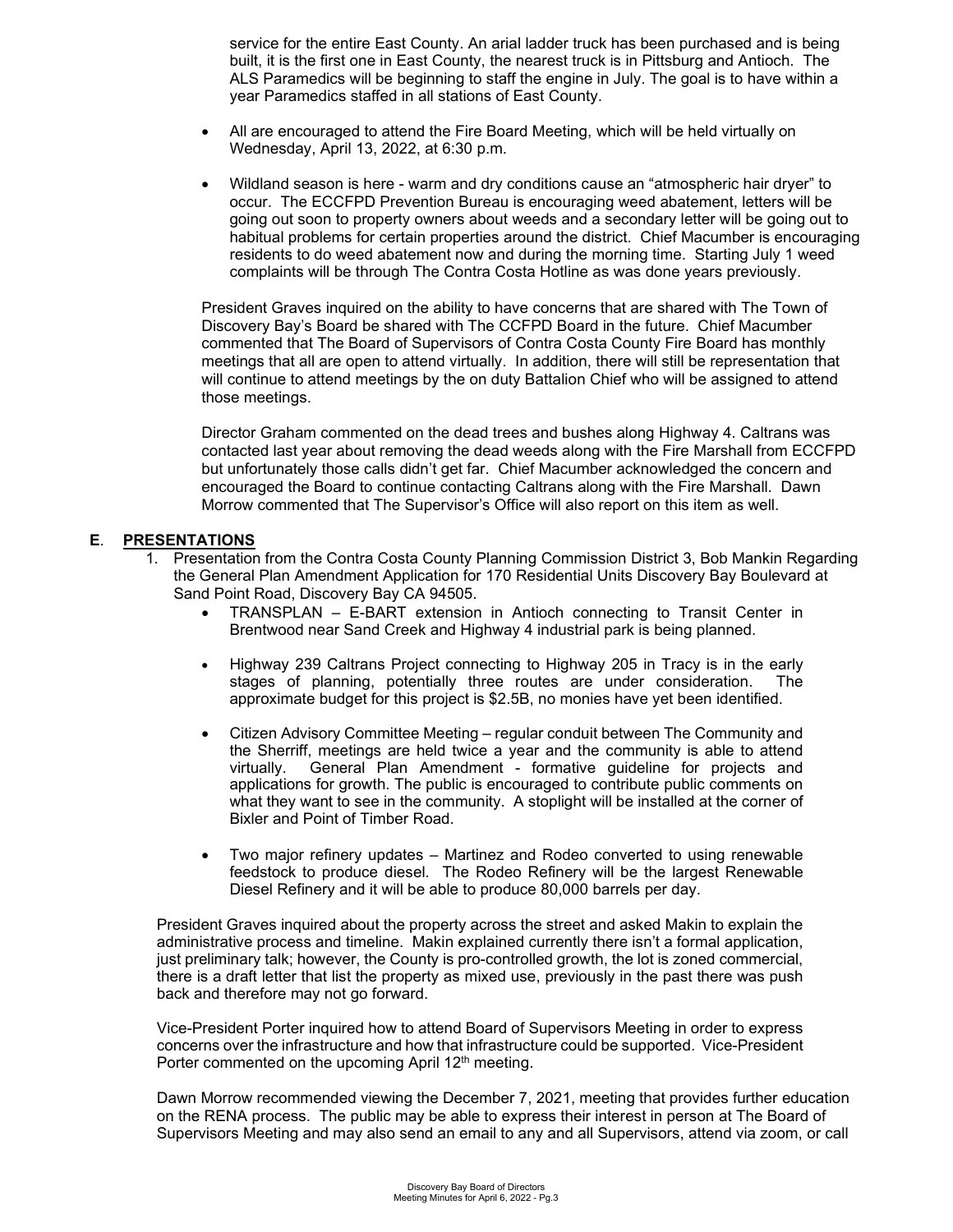in-participation; link will be provided and will be placed on Town of Discovery Bay website for the public.

## **F. BUSINESS AND ACTION ITEMS**

- 1. Approve Letter to Supervisor Burgis Regarding the General Plan Amendment Application for 170 Residential Units Discovery Bay Boulevard at Sand Point Road, Discovery Bay CA 94505 - Vote NO By Assistant General Manager Mike Davies.
	- Supervisor's Office shared Supervisor Agenda that included request to begin an application process for a three-story, 170 unit building on the Hoffmann Property. Some residents received a letter regarding the lot line adjustment by Hoffman Holding Property which is a separate issue. Staff composed a draft letter for the Board's consideration to Supervisor Burgis regarding the significant and negative impact on traffic, schools, and emergency services.

Vice-President Porter advised the letter should go to all Supervisors and recommended sending representation from Town of Discovery Bay Board to make public comment at the Board of Supervisors Board on this agenda item. Attorney, Andy Pinasco confirmed the delivery of the letter to send along with one of the Directors.

Four Public Comments:

- Resident is encouraged that the Board does not support the project as there are no government services and not ideal for Bay Area Commuters. Resident recommends the Board look into the Town of Discovery Bay becoming an unincorporated city.
- Two long-term residents recommended that the process, steps, and actions become more transparent and posted on the website.
- Resident expressed concern over receiving a letter and not having enough time to respond and also expressed concern regarding Landscaping issues.

President Graves confirmed that all correspondence listed on Agenda follows compliance with the Brown Act and that there are no outside meetings taking place that the public is not aware of.

Director Callahan made a Motion to send letter to Supervisor Burgis Office and also send Board representative to make public comment on the lot line adjustment item. President Graves amended the motion assigned Vice-President Porter to present and deliver the letter during public comment virtually. Vice-President Porter second.

Vote: Motion Carried – AYES: 5, NOES: 0, ABSTAINED: 0, ABSENT: 0

- 2. Discussion and Possible Action to Approve the Notice of Completion and Final Payment for the Community Center Pool Area Synthetic Turf Report by Bill Engelman. No Public Comment.
	- Invoices have been submitted takes 60 days for finalization, no outstanding items, punch list items have been completed and the project came \$10K under budget.

Director Graham made a Motion to Approve the Notice of Completion and final payment for the Community Pool Synthetic Turf Area. Director Callahan second. Vote: Motion Carried – AYES: 5, NOES: 0, ABSTAINED: 0, ABSENT: 0

- 3. Discussion and Possible Action to Adopt Resolution 2022-08: Opposition to Ballot Initiative #21-0042A 1. Resolution is in support of the Opposition of Ballot Initiative #21-0042A1.
	- Attorney, Andy Pinasco confirmed the impact of water rates and wastewater rates it redefines the tax, water rates are subject to public vote and provides wider birth to challenge those rates. This initiative would allow the public to attack the rates years into the future and put us at a risk. Currently, we adopt those rates in accordance with the engineering plan with a 5 year outlook at what the District will be doing operationally which will impact the Town. The Town will have to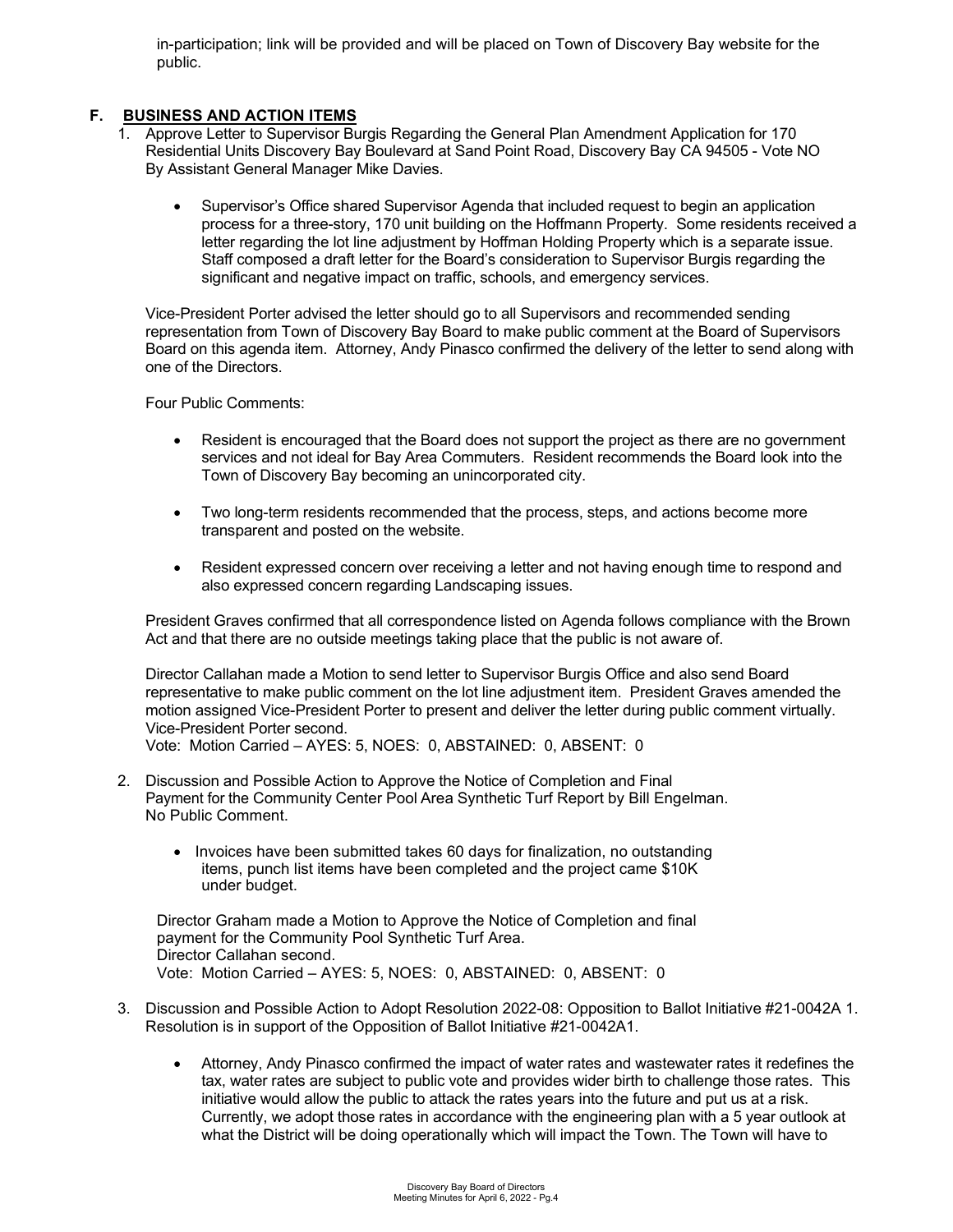prove each cost. If the ballot passes in November, it can go back to January if our rates don't comply with this law.

Vice-President Porter made a Motion to Approve Staff's Recommendation to Adopt Resolution 2022-08 in Opposition of Ballot Initiative #21-0042A1. Director Graham second. Vote: Motion Carried – AYES: 5, NOES: 0, ABSTAINED: 0, ABSENT: 0

- 4. Discussion and Possible Action to Cast One Official Ballot Vote for a Candidate Running for a Special District Member Term of Office on LAFCO to May 2026.
	- Ms. Patti Bristow is a long time resident of East County and is devoted to the improvement of East County. Ms. Bristow made a presentation to the Board and she currently sits on the Cemetery District. Staff recommendation is to authorize President Graves or Vice-President Porter in his absence to cast a vote for Patti Bristow.

Director Graham made a Motion to Approve President Graves cast a vote for Patricia Bristow for LAFCO. Director Callahan second. Vote: Motion Carried – AYES: 5, NOES: 0, ABSTAINED: 0, ABSENT: 0

## **G. MANAGERS REPORTS**

None.

## **H. GENERAL MANAGERS REPORTS**

General Manager Breitstein reports:

- 1. General Manager Breitstein attended the Lions Club Meeting and received a donation check in the amount of \$10,000. These funds will be used for the Community Center purchase of umbrellas, chairs, and tables for the pool area.
- 2. Pipeline project on Discovery Bay Boulevard and Edgeview Drive will begin next week.

## **I. DIRECTOR'S REPORTS**

Standing Committee Reports.

- 1. Internal Operations Committee Meeting (Committee Members Michael Callahan and Carolyn Graham) April 6, 2022.
	- Directive from the State SB114 to provide additional COVID benefits to companies who have 26 employees. The Town will be crossing that threshold soon.
- 2. Finance Committee Meeting (Committee Members Kevin Graves and Bryon Gutow) April 6, 2022.
	- Presentation from Bond Team. By May 20th should be able to secure a bond to lock in interest rates. Presentation coming to the Board on April 20, 2022, meeting.
	- Reviewed draft budget for the next 6 months of the year.
	- Parks and Recreation funding for Clipper proposal is being prepared for Board to review.
- 3. Water and Wastewater Committee Meeting (Committee Members Kevin Graves and Ashley Porter) April 6, 2022.
	- Diffuser project approved.
	- Materials will be pre-purchased, will come to Board due to costs.
	- Project out to bid for contract within the next 30 days.

## **J. DIRECTOR'S REGIONAL MEETING REPORTS**

1. None.

## **K. CORRESPONDENCE RECIVED**

1. None.

## **L. FUTURE AGENDA ITEM(S)**

1. None.